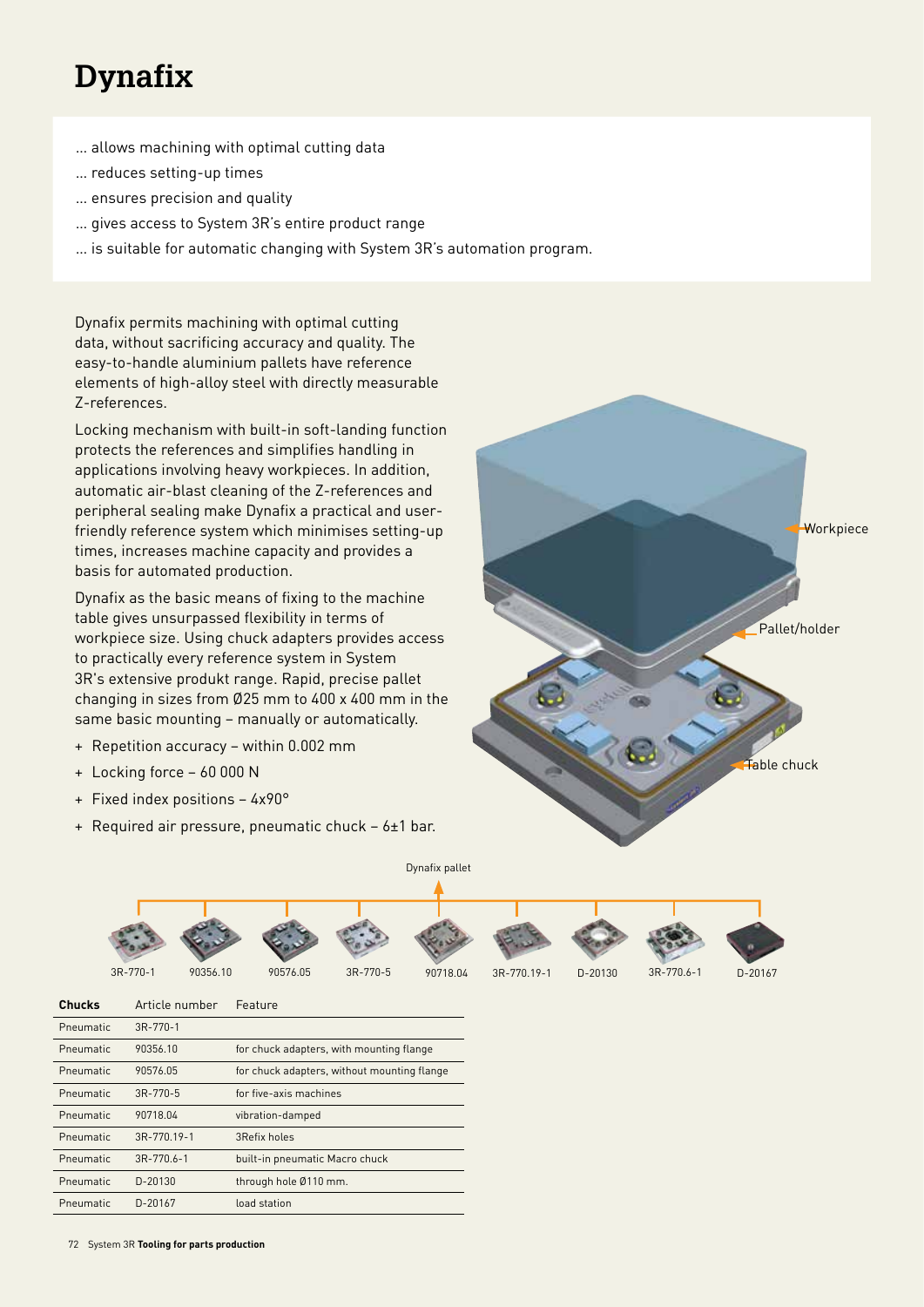# Dynafix – Chucks

#### **Pneumatic chuck, 3R-770-1**

Pneumatic table chuck.

- Required air pressure 6±1 bar
- Fixed index positions 4x90°
- Recommended actuator 3R-611.4 or 3R-611.2.
- Air-blast cleaning of the Z-references
- Weight 24.5 kg.

#### **Pneumatic chuck, 3R-770.19-1**

Pneumatic table chuck with 3Refix-holes.

- 3Refix Ø20 mm
- Required air pressure 6±1 bar
- Fixed index positions 4x90°
- Recommended actuator 3R-611.4 or 3R-611.2
- Air-blast cleaning of the Z-references
- Weight 24.5 kg.





#### **Pneumatic chuck**

Pneumatic chucks with extra connections for automatic chuck adapters.

Note: Requires two control units.

- Required air pressure 6 ±1 bar
- Fixed index positions 4x90°
- Air-blast cleaning of the Z-references.

#### **90356.10**

With fixing lugs.

• Weight 24.5 kg.

#### **90576.05**

Without fixing lugs.

• Weight 23.5 kg.



#### **Pneumatic chuck, VDP, 90718.04**

Pneumatic vibration-damped chuck.

- Required air pressure 6 ±1 bar
- Fixed index positions 4x90º
- Air-blast cleaning of the Z-references.









#### **Pneumatic chuck, 3R-770-5**

Pneumatic table chuck for applications in five-axis machines. Air connection from below.

- Required air pressure 6 ±1 bar
- Fixed index positions 4x90°
- Air-blast cleaning of the Z-references
- Weight 23.5 kg.





#### **Pneumatic chuck, D-20130**

Pneumatic chuck with through holes Ø110 mm.

• Air-blast cleaning of the Z-references

• Required air pressure 6 ±1 bar • Fixed index positions 4x90°

• Weight 22 kg.

73 System 3R **Tooling for parts production**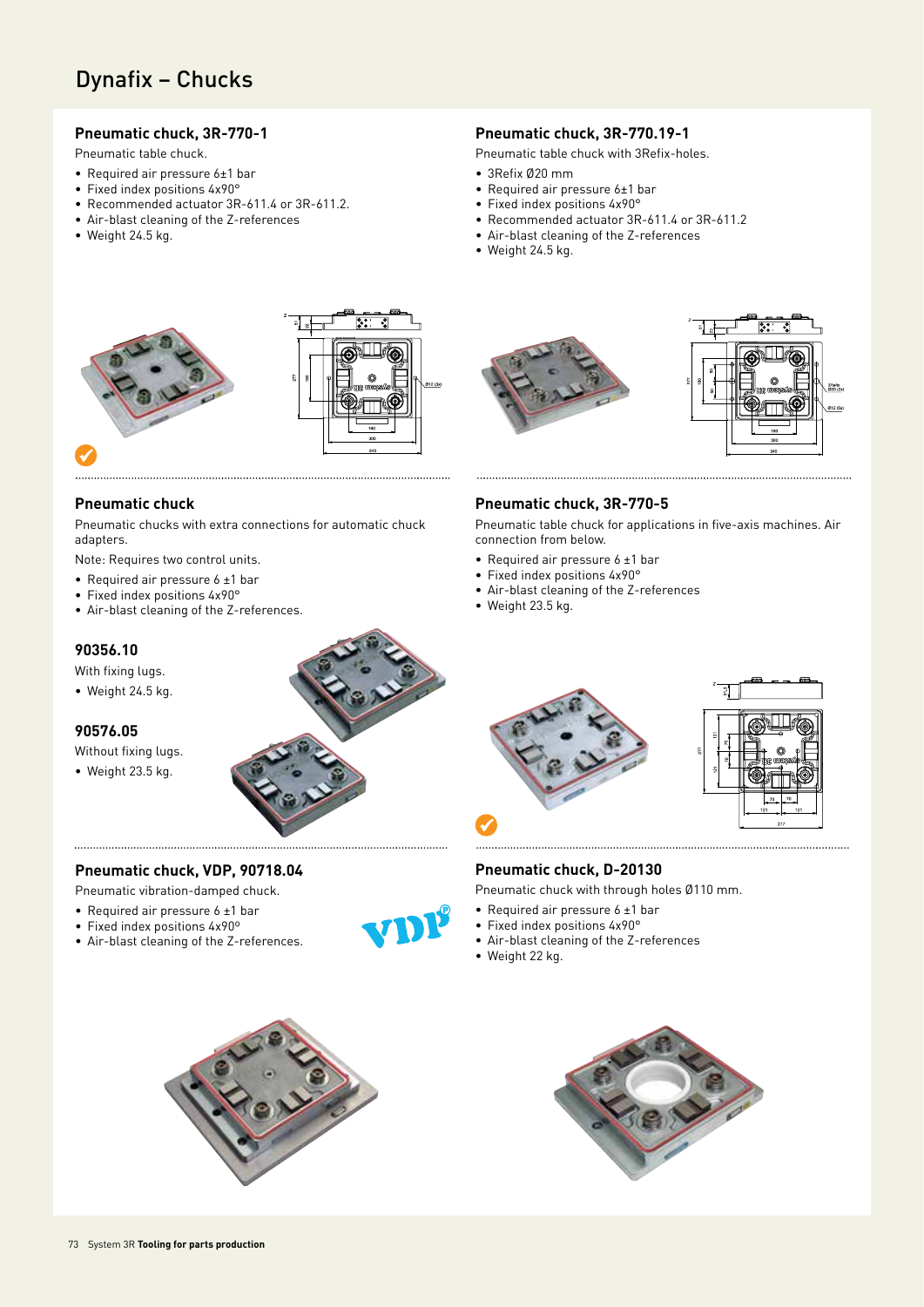# Dynafix – Chucks



### **Pneumatic chuck, 3R-770.6-1**

Pneumatic chuck with integrated Macro chuck. For CMM machines.

- Required air pressure 6 ±1 bar
- Fixed index positions 4x90°
- Air-blast cleaning of the Z-references
- Weight 32 kg.



### **Pneumatic dummy chuck, D-20167**

To use as a load station for pallets with workpieces.

- Rust resistant
- Prepard for sensor 05-7041
- Clamping force 5 000 N
- Max load weight 250 kg
- Weight 11 kg.







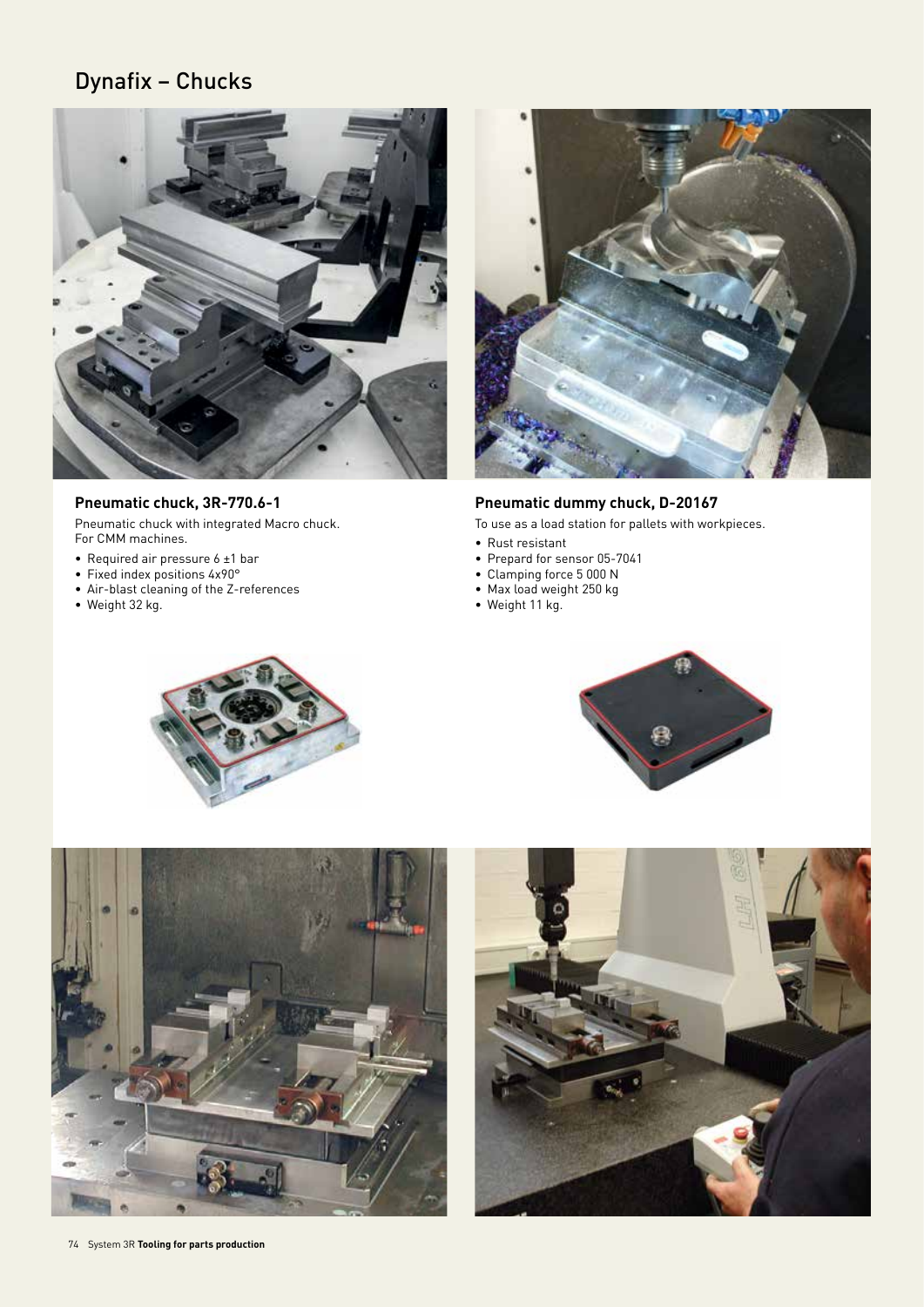# Dynafix – Chuck adapters



. . . . . . . .

| <b>Chuck adapters</b> | Article number | Feature               |
|-----------------------|----------------|-----------------------|
| Pneumatic             | 90356.22       | Dynafix ▶ Macro       |
| Pneumatic             | 90356.21       | Dynafix ▶ MacroCombi  |
| Pneumatic             | 90356.20       | Dynafix ▶ MacroMagnum |

#### **Pneumatic chuck adapter, Dynafix-Macro, 90356.22**

Chuck adapter with built-in pneumatic Macro chuck for mounting in 90356.10 or 90576.05.

#### **Pneumatic chuck adapter, Dynafix-MacroCombi, 90356.21**

Chuck adapter with built-in pneumatic MacroCombi chuck for mounting in 90356.10 or 90576.05.









#### **Pneumatic chuck adapter, Dynafix-MacroMagnum, 90356.20**

Chuck adapter with built-in pneumatic MacroMagnum chuck for mounting in 90356.10 or 90576.05.



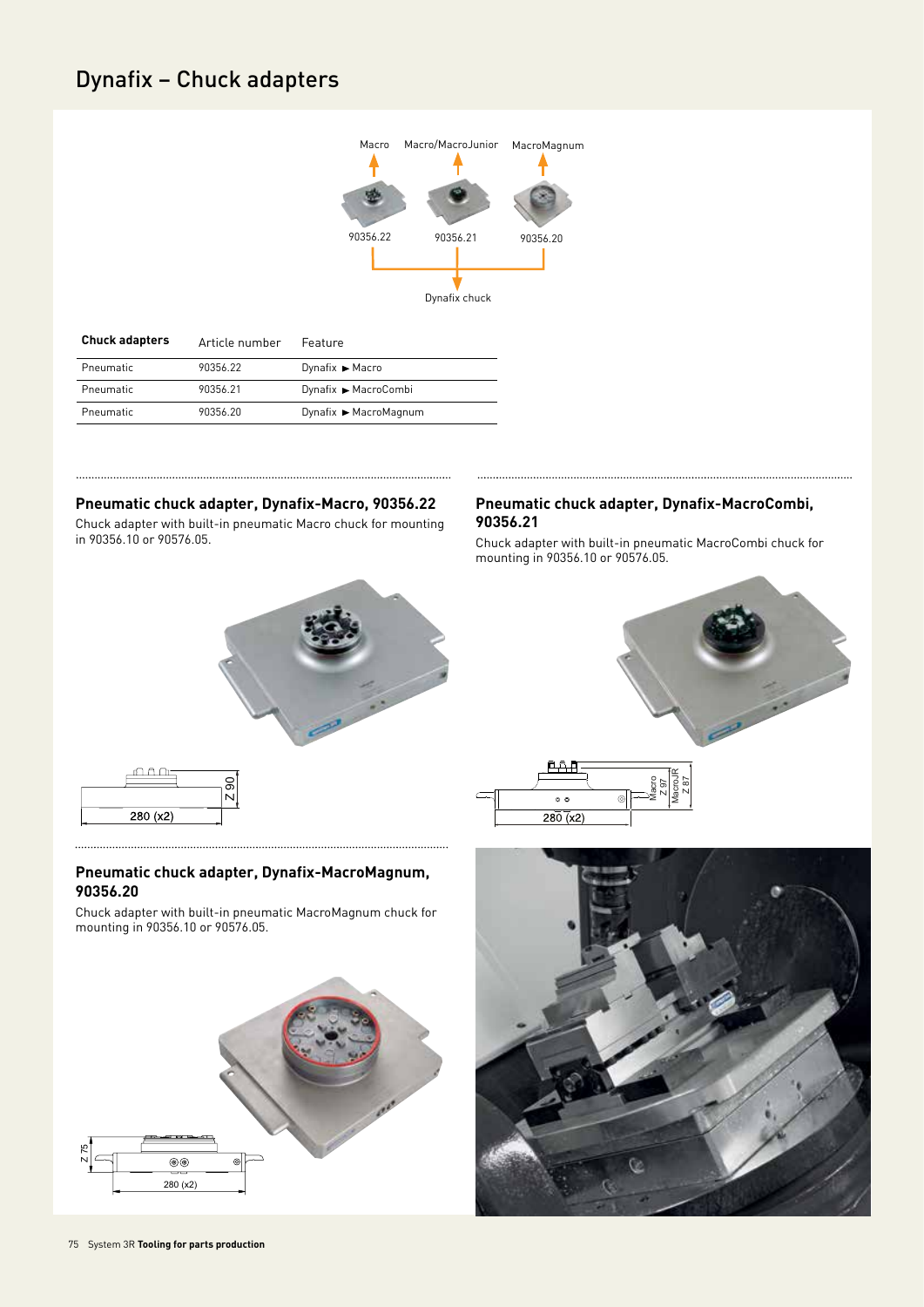# Dynafix – Pallets



| Pallets 280x280 mm | Article number | Feature                |
|--------------------|----------------|------------------------|
| Aluminium          | 3R-771.2       | milled                 |
| Aluminium          | $3R-7722$      | ground                 |
| Aluminium          | 3R-CH771.35    |                        |
| Aluminium          | 3R-771 2-HCP   | milled, HCP robot grip |

## **Pallet 280x280 mm, 3R-771.2**

Milled aluminium pallet.

- Adapted for automatic changing
- Ready for code carrier
- Flatness 0.04 mm
- Thickness tolerance +0.05/-0 mm
- Weight 6 kg.



### **Pallet with HCP robot grip, 3R-771.2-HCP**

Milled pallet with HCP robot grip mounted on pallet side.

- Prepared for through holes (sealed at delivery)
- Adapted for automatic changing.
- Load weight 150 kg.
- Weight 6.5 kg.

#### **Pallet 280x280 mm, 3R-772.2**

Ground aluminium pallet.

- Adapted for automatic changing
- Ready for code carrier
- Flatness 0.005 mm
- Thickness tolerance -0.1/-0.14 mm
- Weight 6 kg.



### **Pallet 350x350 mm, 3R-CH771.35**

Aluminium pallet.

- Adapted for automatic changing.
- Ready for code carrier
- Weight 12.1 kg.